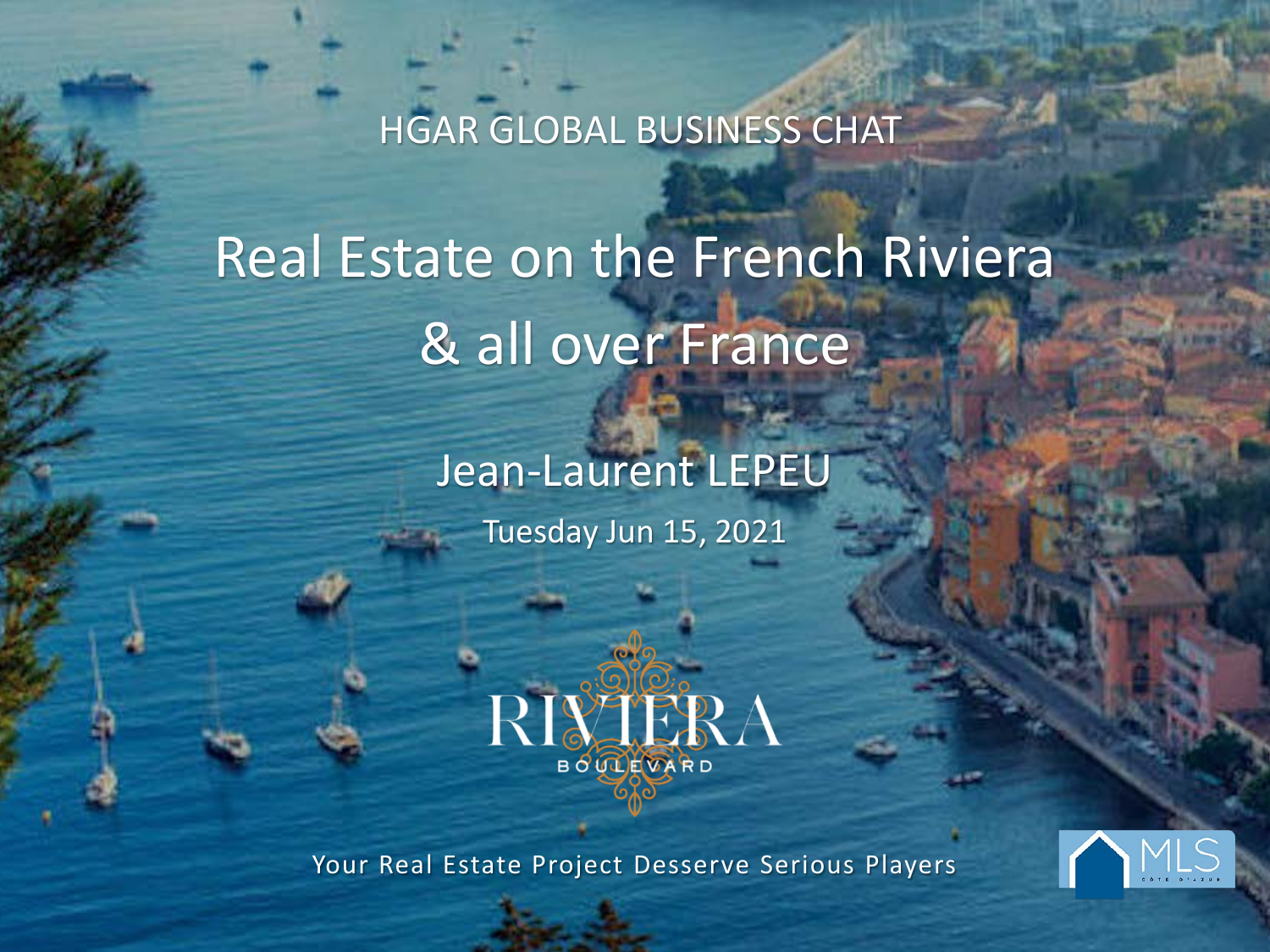

#### Jean-Laurent LEPEU

- In Real Estate for more than 35 years : Realty, Development, IT systems for RE
- Founder & CEO at Cimiez Boulevard Group : 4 brands in RE



• Founder and Chairman at MLS Côte d'Azur

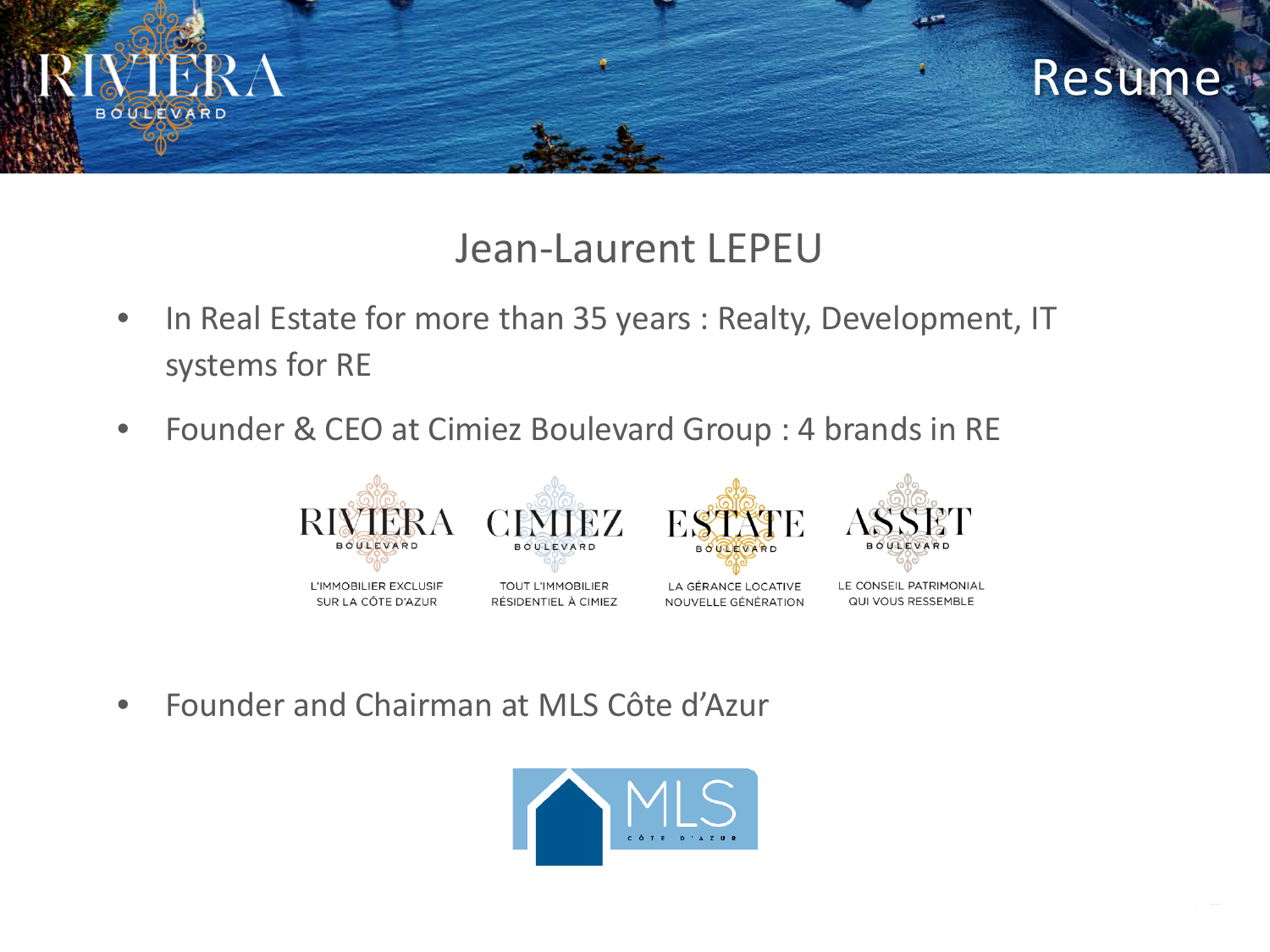

# MLS Côte d'Azur.

- Founded in 2001
- Up to 500 Brokers & 2000 Agents = 2/3 of Real Estate Market in French Riviera, from Menton to Saint-Tropez
- MLS Inspired by US / Canada
- Dedicated B to B platform [www.mls.fr](http://www.mls.fr/)
- Fully Regulated processes
- Unique in France
- MLS France development to come



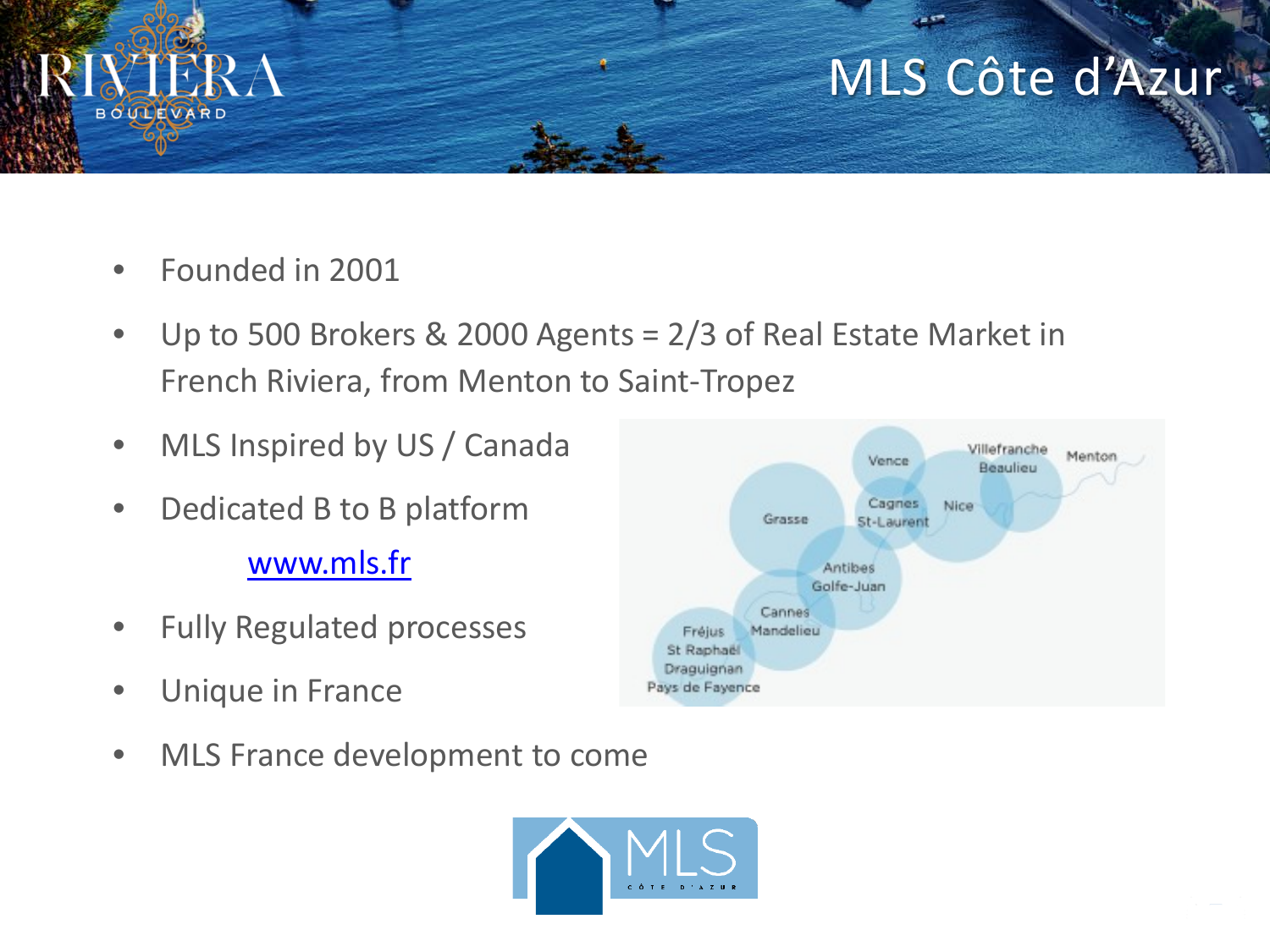

#### The organization of the profession

- Only Brokers are licensed
	- almost anyone can become a real estate agent
	- no license for agents, just a registration
- No unique organization for the representation of agents such as NAR
- Real estate agents do not have a good reputation
- Most contracts are non-exclusive
- MLS is not popular, MLS Côte d'Azur remains an exception
- Private portals have pre-empted the distribution of real estate ads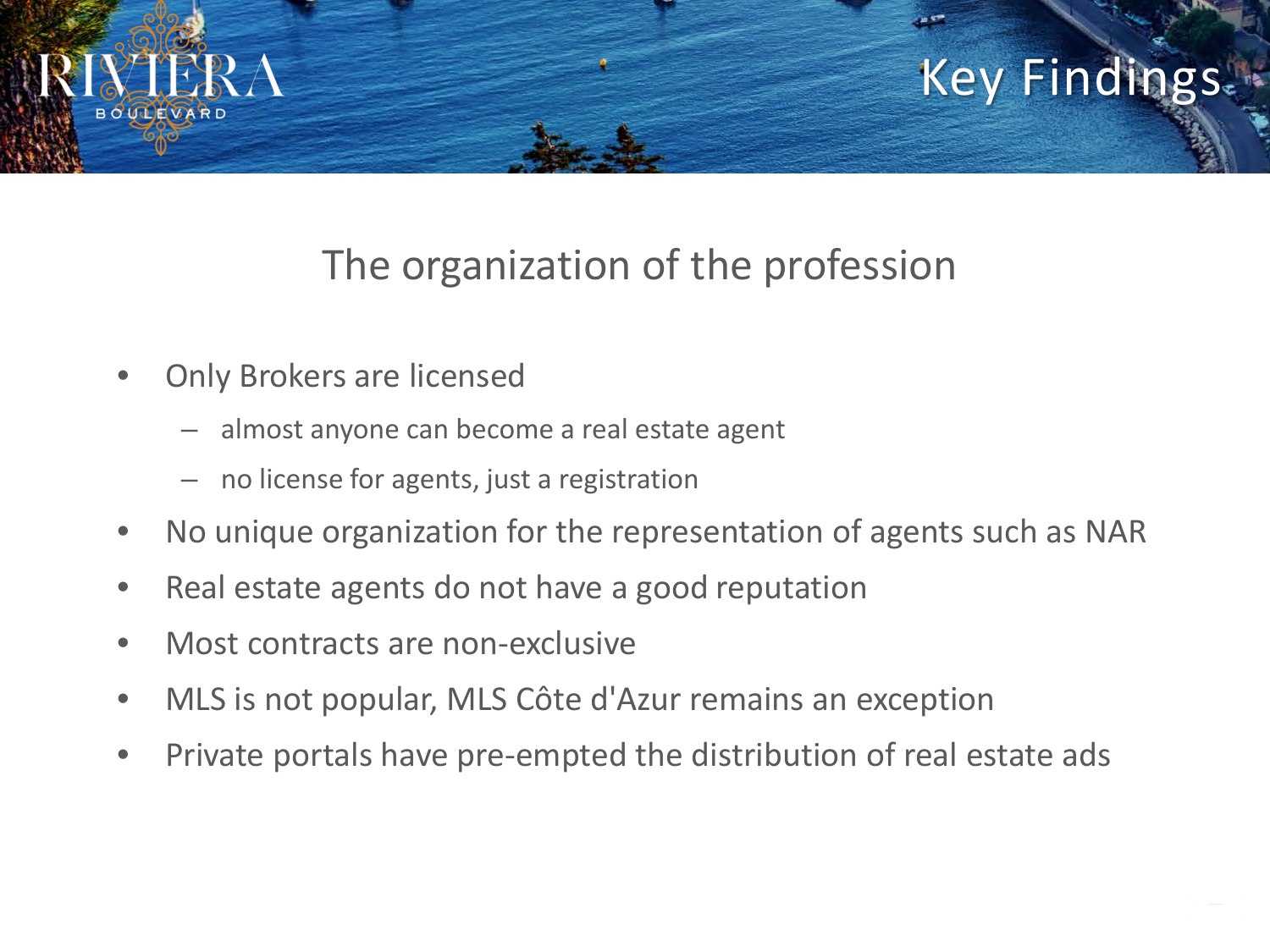# Key things to know about Real Estate in France

- 1. The relationship to real estate ownership is very emotional, the notion of "family home" is strong, the "historic" real estate stock is important, the attachment to the territory is very important.
- 2. Real Estate transactions are secure, there is no risk of questioning one's title > fundamental role of the notary, no need to get insurance
- 3. The "coop" system does not exist. No one can oppose a buyer or a tenant in a condo
- 4. During the transaction, the buyer can withdraw within 10 days of signing the contract, without any justification or compensation to the seller or the agent.
- 5. The average Agency fees are around 5% including VAT

**BOULEVARD** 

6. The registration fees for a deed (notary fees + taxes) are around 8% for old properties and 2.5% for new development

**Key Findings**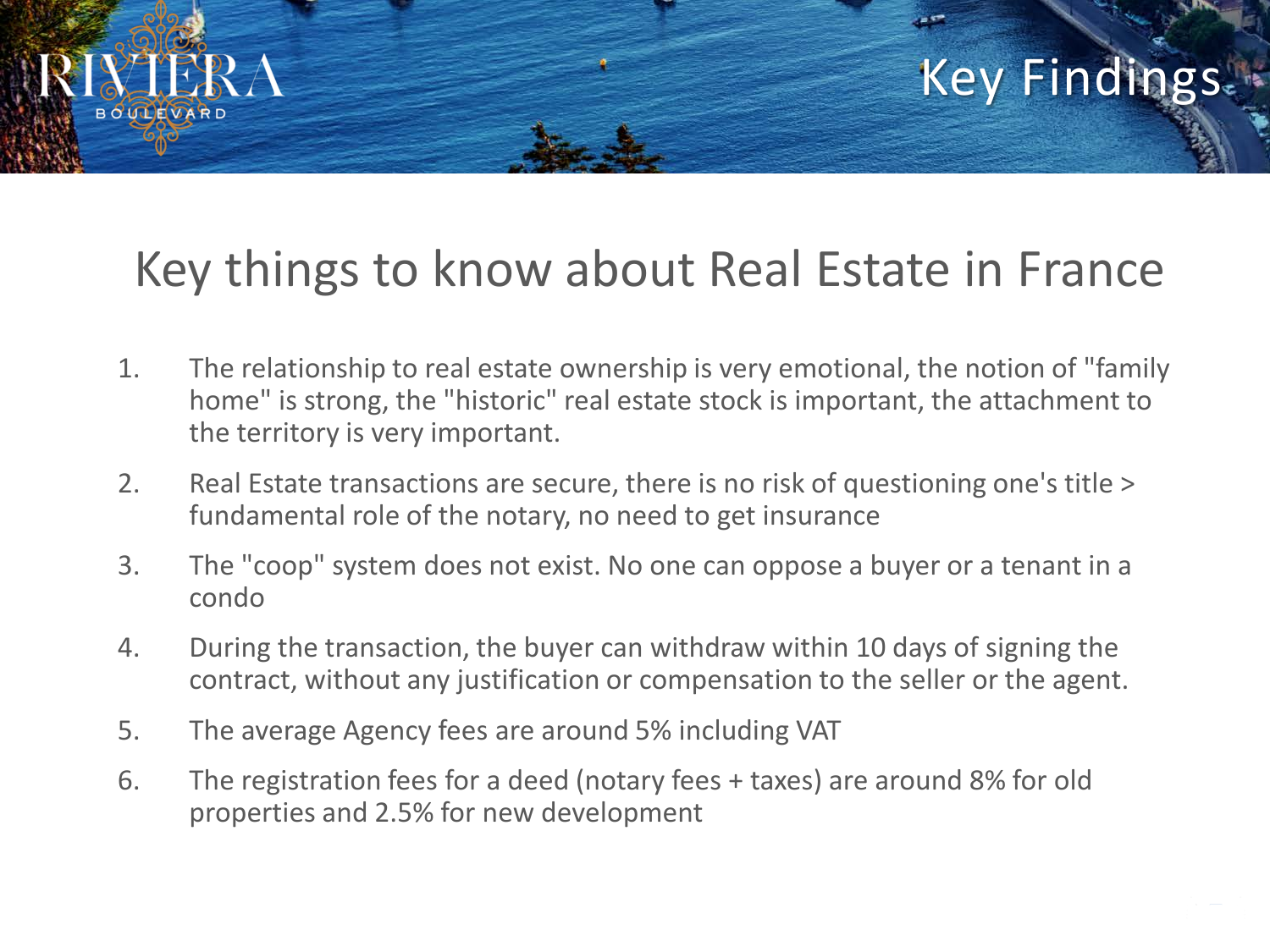

# Usual Transaction Time Line.

 $-57$ 

| <b>Buying Steps</b>           | <b>Process</b>                                                     | <b>Time Line</b> |
|-------------------------------|--------------------------------------------------------------------|------------------|
| <b>Discovering the market</b> | Chose your Agent                                                   | $Day -15$        |
| Choice of the property        | Visit the properties                                               | $Day -10$        |
| <b>Negotiation</b>            | Offer to purchase                                                  | Day $-5$         |
| <b>Signing the contract</b>   | Deposit of 5 % to 10 % of the<br>price                             | Day <sub>0</sub> |
| <b>Contract confirmation</b>  | End of buyer's cancelation<br>delay                                | Day 10           |
| <b>Obtaining financing</b>    | Loan agreement                                                     | Day 45           |
| Deed / handing over the keys  | Notarial deed signature<br>Payment of the price, fees and<br>taxes | Day 90           |

When everything goes right....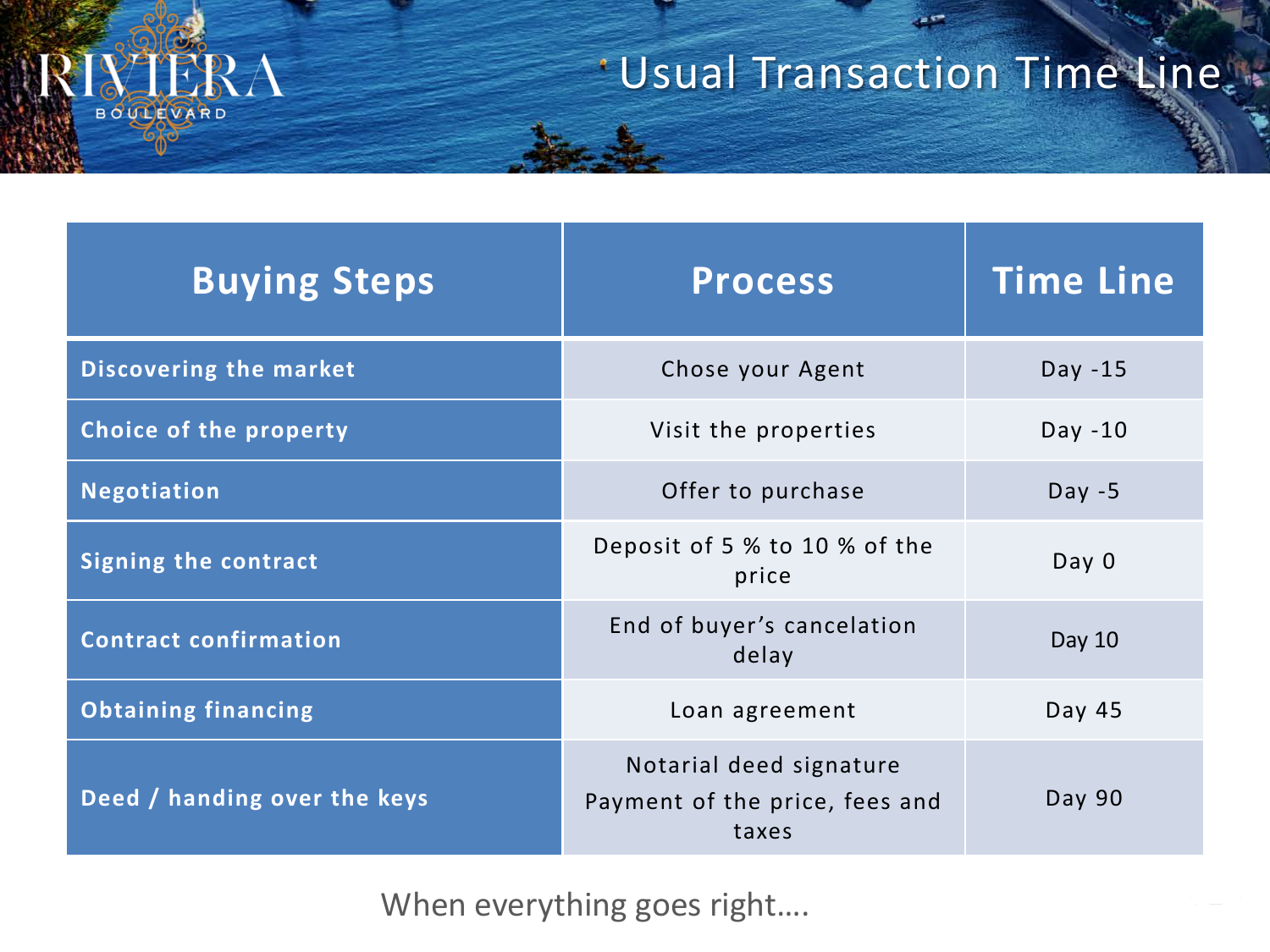# Parties to the Transaction.

The whole process of realization of the transaction is divided between :

- The Real Estate Agent :
	- Obtaining all the elements and documents necessary for the sale, including :
		- Title deeds
		- Technical diagnoses and measurement of the property (carried out by an approved expert)
		- All condo related documents
	- Drafting and signing the offer to purchase (remote digital signature possible)
	- Drafting and signing the purchase contract (not customary for all agents, in that case Notary drafts the contract - remote digital signature possible)
	- Follow up the setting up of the financing
- The Lender:
	- Set up the financing file when the contract is signed
	- Establish the loan offer, define the mortgage conditions
	- Receive the buyer's agreement on the loan conditions
	- Obtain the insurance agreement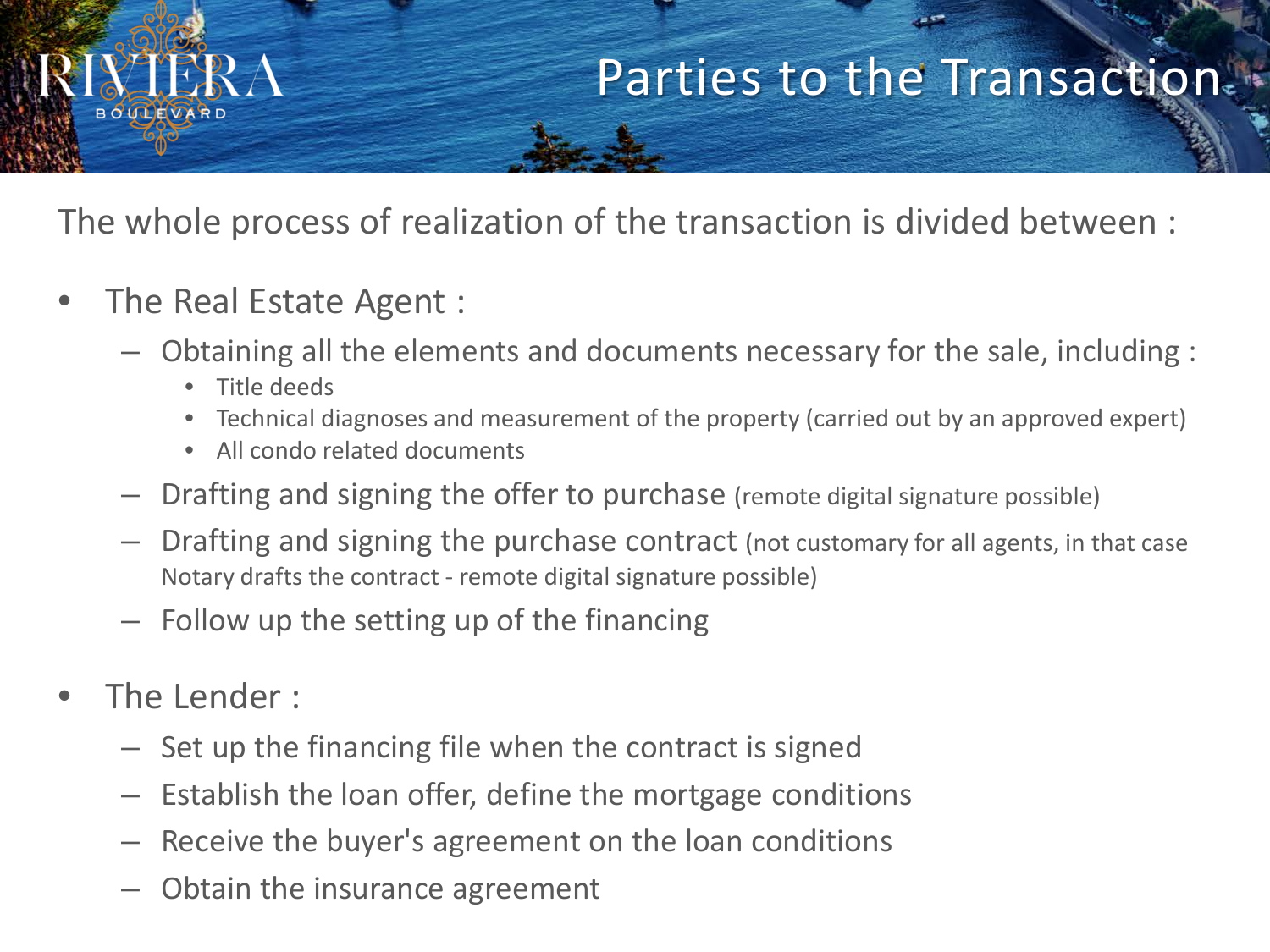

# Parties to the Transaction.

- The Notary :
	- Draft the sales contract (if not done by the real estate agent)
	- Verify and guarantee the title of the property
	- Obtain the elements relating to the condominium expenses from the condo manager
	- Receive the funds
	- Draft the deed of sale, including financing and mortgage specifications
	- Receive the parties signatures (can be done by remote digital signature)
	- Publish the deed of sale at the mortgage public office, which guarantees to the buyer the full ownership of the property (no insurance required)
	- If there is a credit balance for the seller, he reimburses the lender
	- He pays the seller and the Agent fees

No attorney, no surveyor required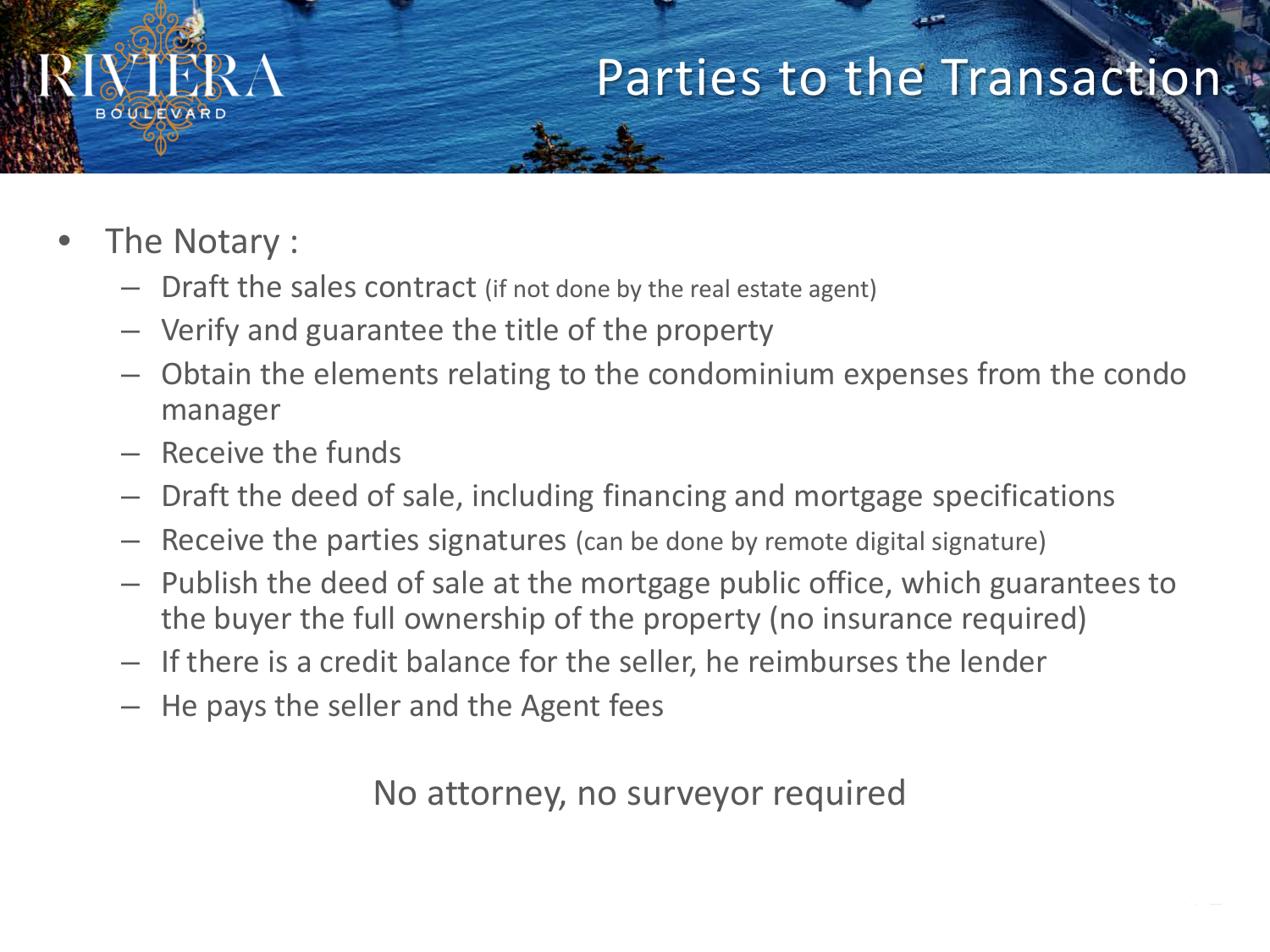

# FATCA impact on real estate financing

For US citizens affected by FATCA, access to real estate mortgage in France has been considerably restricted since 2015.

The vast majority of European banks now refuse mortgage requests from US citizens, regardless of the income and assets of the borrowers.

However, it is still possible to have access to real estate motgage by contacting specialized institutions.

In all cases, you should have a minimum down payment of **50%.**

Riviera Boulevard offers solutions with interest-bearing investments and interest only morgages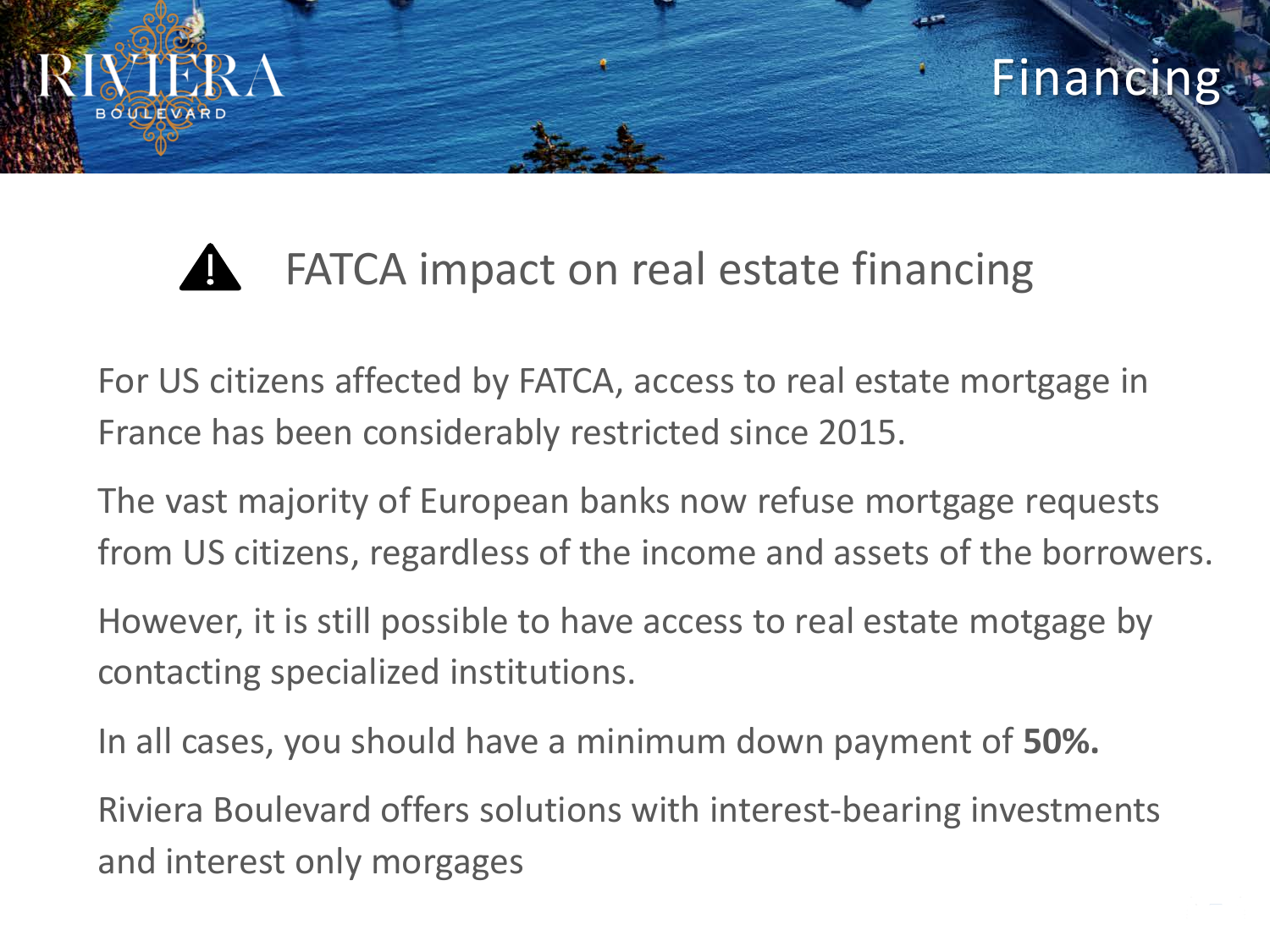

### Various types of lending

#### **Amortizable mortgage :**

- Term from 10 to 30 years
- Rate between 1 and 1,5 % / year
- Fees about 1 %.
- Taking a mortgage on the property

#### **« In fine » mortgage:**

- Repayment of 100% of the capital at maturity
- Monthly payments : only the interests
- Rate between 1 and 1,5 % / year
- Mortgage on the property + pledge of an investment of 50% of the price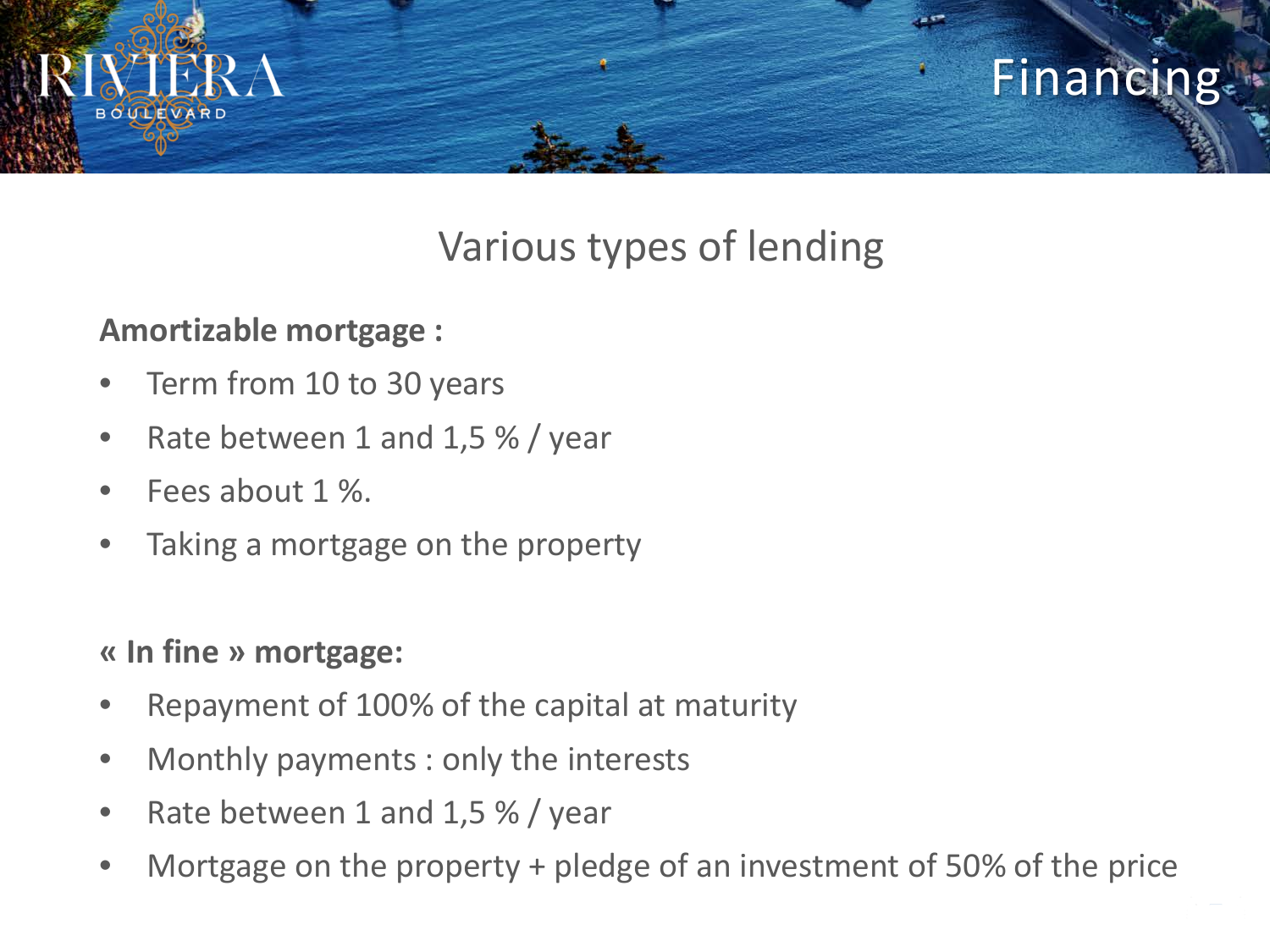

# Legal Contex<sup>-</sup>

#### Acquisition in your own name :

• Simple but flexible approach that is universally understood

#### The Société Civile Immobilière – SCI :

• Fiscally transparent company for income tax purpose, suitable either for private use or for rental (Not suited for furnished rental)

### Foreign Company :

• Assimilated to fiscally-opaque commercial company (corporate tax) : numerous reporting obligations in France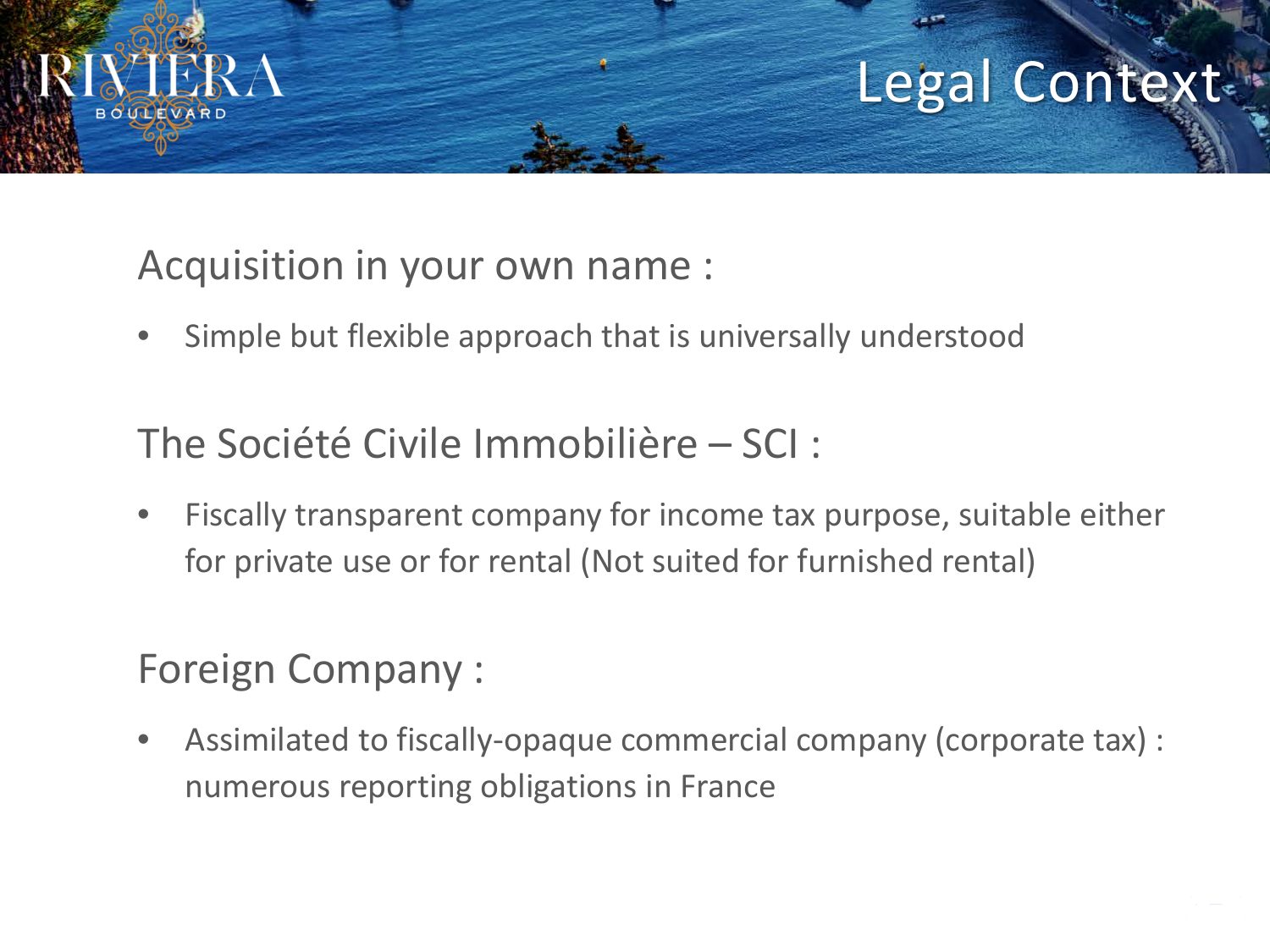

- France and French Riviera has worldwide appeal for serious investors
- It offers long-term capital growth due to its stable legal environment and high-quality real estate assets
- For 1,5 M\$, You Can Buy:
	- A 150 sqm 4 bedrooms apartment in a "Belle Epoque" condo in a residential area in Nice
	- A 80 sqm 2 bedrooms sea view in a luxury condo in Cannes
	- A 150 sqm Villa with swimming pool at  $\frac{1}{2}$  hour from the airport
	- 2 or 3 50 sqm ½ bedrooms apartments for investment
	- A small 1 bedroom apartment in Monaco